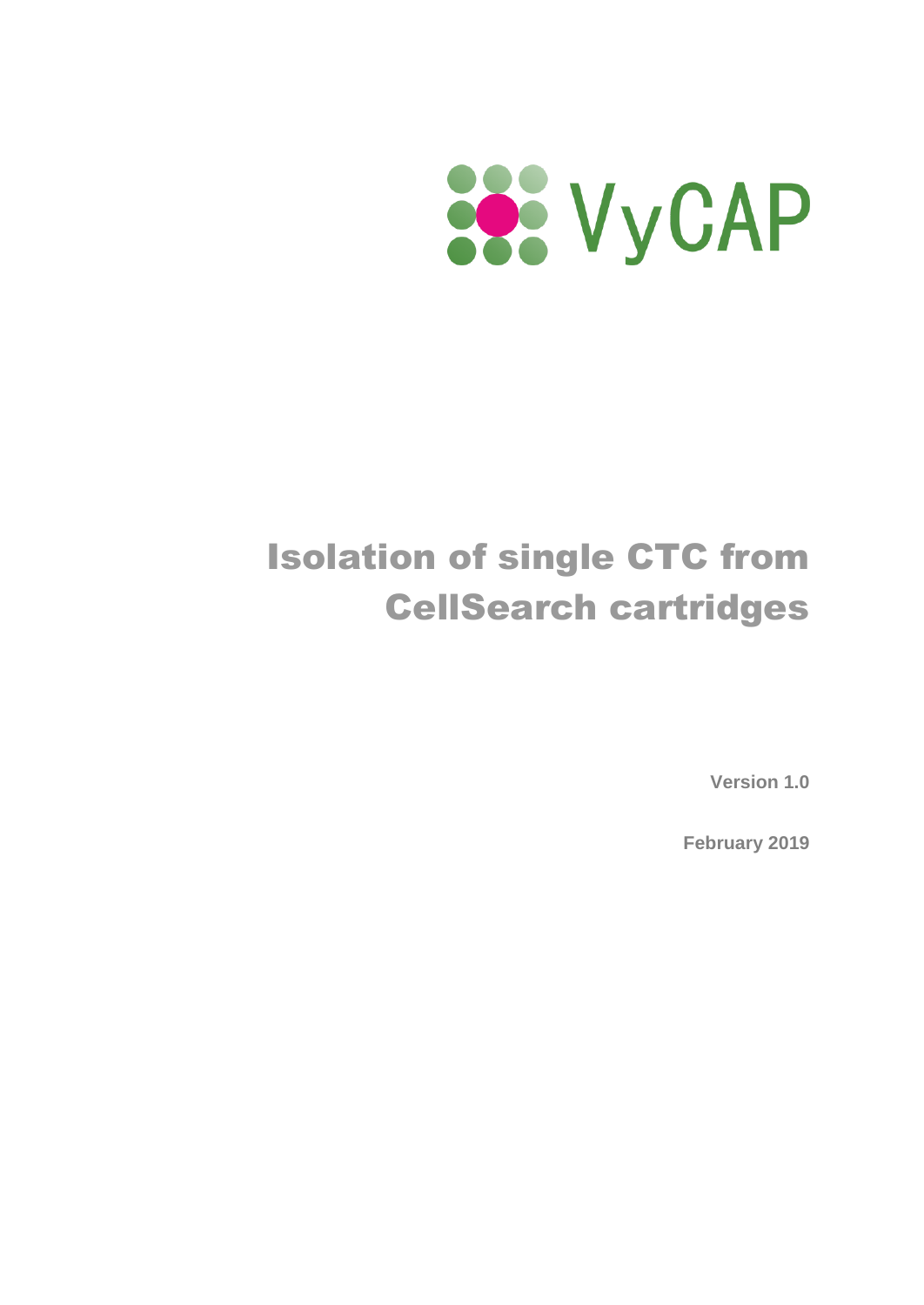

#### **Scope**

This protocol is for the isolation of single CTC from CellSearch cartridges using VyCAP's Puncher platform.

### **Reagents and materials**

- PBS 1x, filtered
- Eppendorf tube (1.5mL)
- Long glass Pasteur pipettes or gel loading pipet tips

## **Isolating CTC from the sample according to the CellSearch® protocol**

Process the sample according to the CellSearch® protocol. After scanning the sample with the CellTracks Analyzer II® (Menarini, Bologna, Italy), the cartridge is removed from the MAGNEST® cartridge holder and can be stored at 4°C.

## **Transferring MAGNEST cartridge contents**









Perform the following steps subsequently.

- 1. Remove the cartridge out of the MAGNEST® cartridge holder immediately after scanning.
- 2. Remove the cartridge plug (red lining) by pushing it upward from the back of the cartridge.

*Note: it is difficult to reach behind the plastic holder to be able to push the plug out of the cartridge. Use a tool, such as a pair of tweezers (shown) to push the plug out.*

- 3. Wash the sample out of the cartridge by pipetting the sample up and down inside the cartridge using a Pasteur pipette or a gel loading pipet tip (shown). Do this at least ten times. This will homogenize the sample and detaches the cells from the cartridge.
- 4. Transfer the contents to an Eppendorf tube.